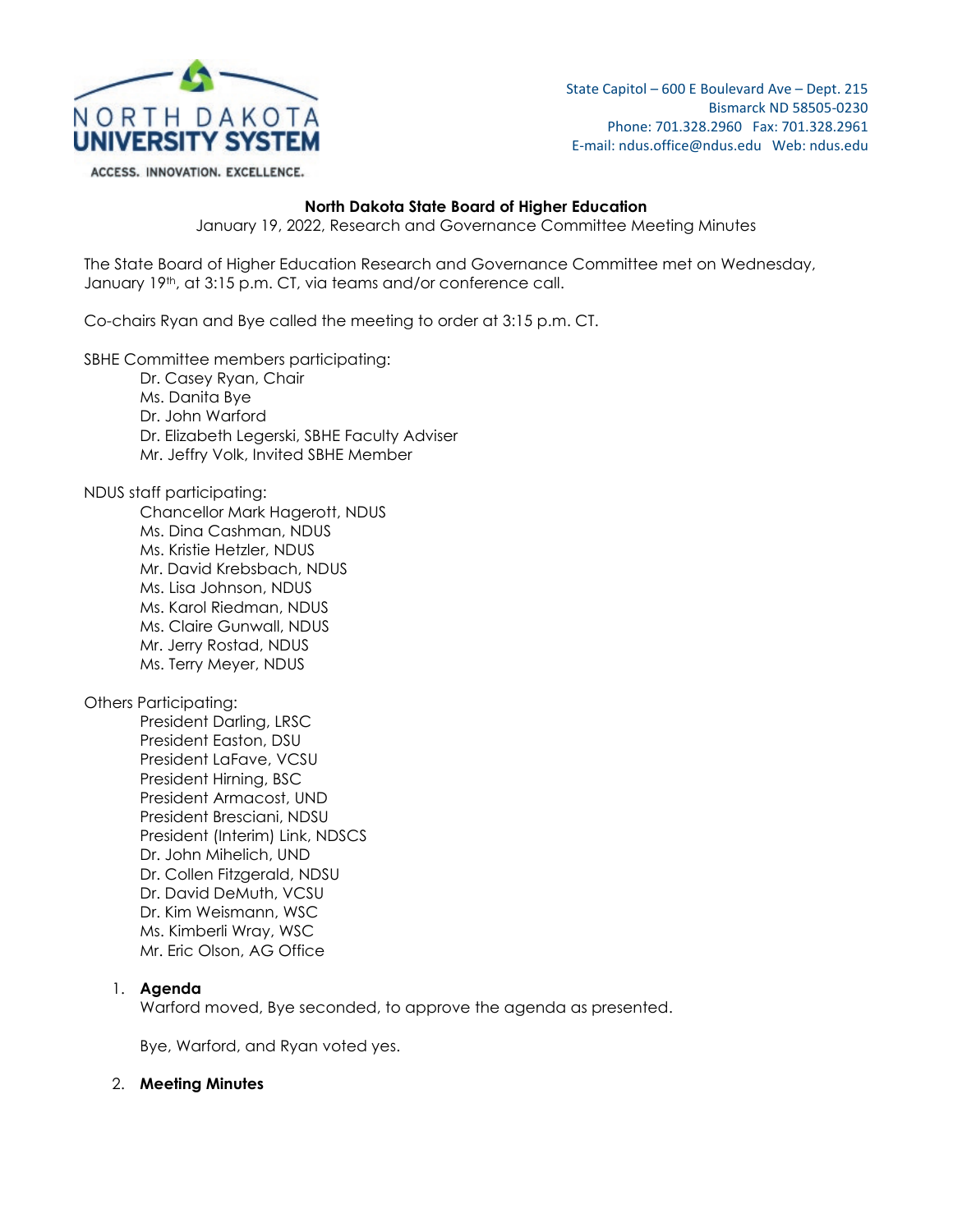Warford moved, Bye seconded, to approve the November 17 and December 15, 2021, meeting minutes.

Bye, Warford, and Ryan voted yes.

## 3. **Williston State College Research Presentation**

President Hirning and Dr. Kim Weismann presented on [Williston State College's](https://ndusbpos.sharepoint.com/:p:/s/NDUSSBHE/ESpe-0qNs-dOug2iS0ScMzwBvwip6QBk558RlETsgzlPOg?e=LHfthx) research activities.

### RESEARCH ITEMS:

## 4. **INBRE Update**

Dr. Mihelich provided an update on the administrative part of their grant, including the position of PI, the departments roles, responsibilities, and reporting structure(s).

## 5. **5-State USICA**

Chancellor Hagerott provided an update on the 5-state USICA. North Dakota is making a lot of progress and will continue to work with legislators and all other stakeholders to continue making progress. He thanked the Vice Presidents of research for their continued work and support to address the underserved population of North Dakota.

### GOVERNANCE ITEMS:

## 6. **2021 SBHE Self-Assessment Priorities discussion:**

- a. [Mission/Vision/C](https://ndus.edu/sbhe-overview/sbhe-policies/100-heading-policies/)ore Values/ Strategic Planning
- b. [Cybersecurity and other issues,](https://ndusbpos.sharepoint.com/:b:/s/NDUSSBHE/ERIEF0Nvm7RNjfmtG3cEHwsBlyHgKcNGkCsBjVy5MDMrlQ?e=wXArMD) both technical and non-technical that could affect **Technology**
- c. [Continued advancement of online learning](https://ndusbpos.sharepoint.com/:b:/s/NDUSSBHE/EY3rjzxnIJVGnXfXYOl0iJcBUm8hwU7UDQWHtieFFpA8ew?e=HB7DXq)

Mr. Jerry Rostad and Mr. Darin King gave an overview on the 2021 SBHE self-assessment priorities. The committee agreed they will continue to review and prepare for the 2022 SBHE retreat, including a review of their current strategic plan. The current plan is a working document that is reviewed on an annual basis.

# 7. **Proposal for Potential SBHE Committee Realignment**

Mr. Eric Olson presented some options to realign the [SBHE Committee structure](https://ndusbpos.sharepoint.com/:b:/s/NDUSSBHE/EXCBBCrgy2dHljMyhkuYmJMBKcjGSPeystoACqZjpo1p-Q?e=BzdcDT) for efficiencies and to address communication barriers for the members. He stated that legislative bill(s) were passed during last session that allows for more flexibility in the committee structure and open lines of communication between members without violating state law(s). The committee members expressed concerns and requested that the Chancellor's staff review and make recommendations at the February committee meeting.

### 8. **Policy Review Process Information**

Ms. Karol Riedman reviewed the [NDUS policy review process](https://ndusbpos.sharepoint.com/:p:/s/NDUSSBHE/EUdYFsBKtddHrmSZNSAONfoBAIwGoyGlYh2vM3o3G_qltA?e=IDgnop) and explained how input for proposed policy and procedures are incorporated and documented throughout the process, prior to the Board considering policy amendments. The process includes representatives from campuses, system office, faculty, and staff, that serve on several councils. After council review/input, the policies and procedures are reviewed at the Chancellor's Cabinet. The input is documented in the Board summary page and attached to the SBHE agendas. Best practice is to have a first and second reading to allow for additional review/input, however, first reading can be waived if it is time sensitive, such as, addressing legislative changes and/or deadlines.

### 9. **Policy 311, Public Records**